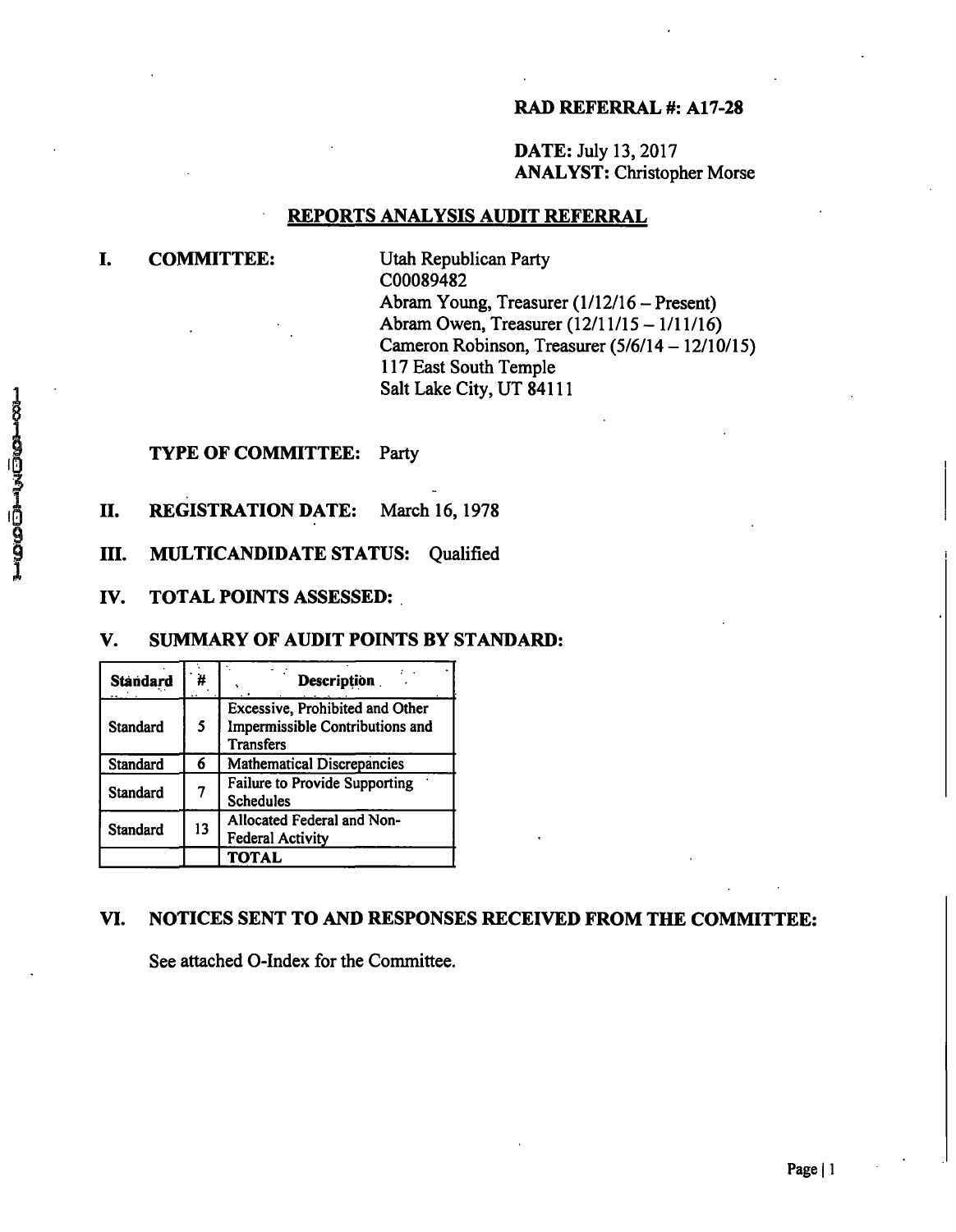## **VII. PROBLEMS FOR WHICH AUDIT POINTS WERE ASSESSED:**

## **A. Standard 5 - Excessive, Prohibited and Other Impermissible Contributions/T ransfers:**

| <b>Report Type</b> | <b>Violation (Description)</b>                                                                                                                                                                                                                                                       |
|--------------------|--------------------------------------------------------------------------------------------------------------------------------------------------------------------------------------------------------------------------------------------------------------------------------------|
| 2015<br>M9         | Schedule A supporting Line 11(c) disclosed<br>the receipt of an excessive contribution<br>totaling \$20,000.00, or 57.1% of the<br>Committee's total contributions from<br>federal political committees. This<br>contribution was received from one (1)<br>multicandidate committee. |

Standard 5 Total:

## **B. Standard 6 - Mathematical Discrepancies:**

| <b>Report Type</b> |    | <b>Violation (Description)</b>                                                                                                                                           |
|--------------------|----|--------------------------------------------------------------------------------------------------------------------------------------------------------------------------|
| 2015               | M2 | The beginning cash balance, \$22,496.09,<br>was greater than the ending cash balance on<br>previous<br>report,<br>\$4,111.60,<br>the<br>a<br>discrepancy of \$18,384.49. |
| 2015               | M5 | Committee's<br><b>The</b><br>report<br>contained<br>discrepancies<br>mathematical<br>totaling<br>\$18,384.49, as detailed below:                                         |
|                    |    | The beginning cash balance, -\$16,922.50,<br>was less than the ending cash balance on the<br>previous report, -\$8,478.01, a discrepancy<br>of \$8,444.49.               |
|                    |    | <b>The</b><br>contained<br>mathematical<br>report<br>discrepancies on several lines in Column B<br>totaling \$9,940.00.                                                  |
| 2015               | M6 | The<br>Committee's<br>report<br>contained<br>discrepancies<br>mathematical<br>totaling<br>\$56,973.84, as detailed below:                                                |
|                    |    | The beginning cash balance, -\$32,768.14,<br>was less than the ending cash balance on the<br>previous report, -\$4,281.22, a discrepancy<br>of \$28,486.92.              |
|                    |    | <b>The</b><br>contained<br>mathematical<br>report<br>discrepancies on several lines in Column B<br>totaling \$28,486.92.                                                 |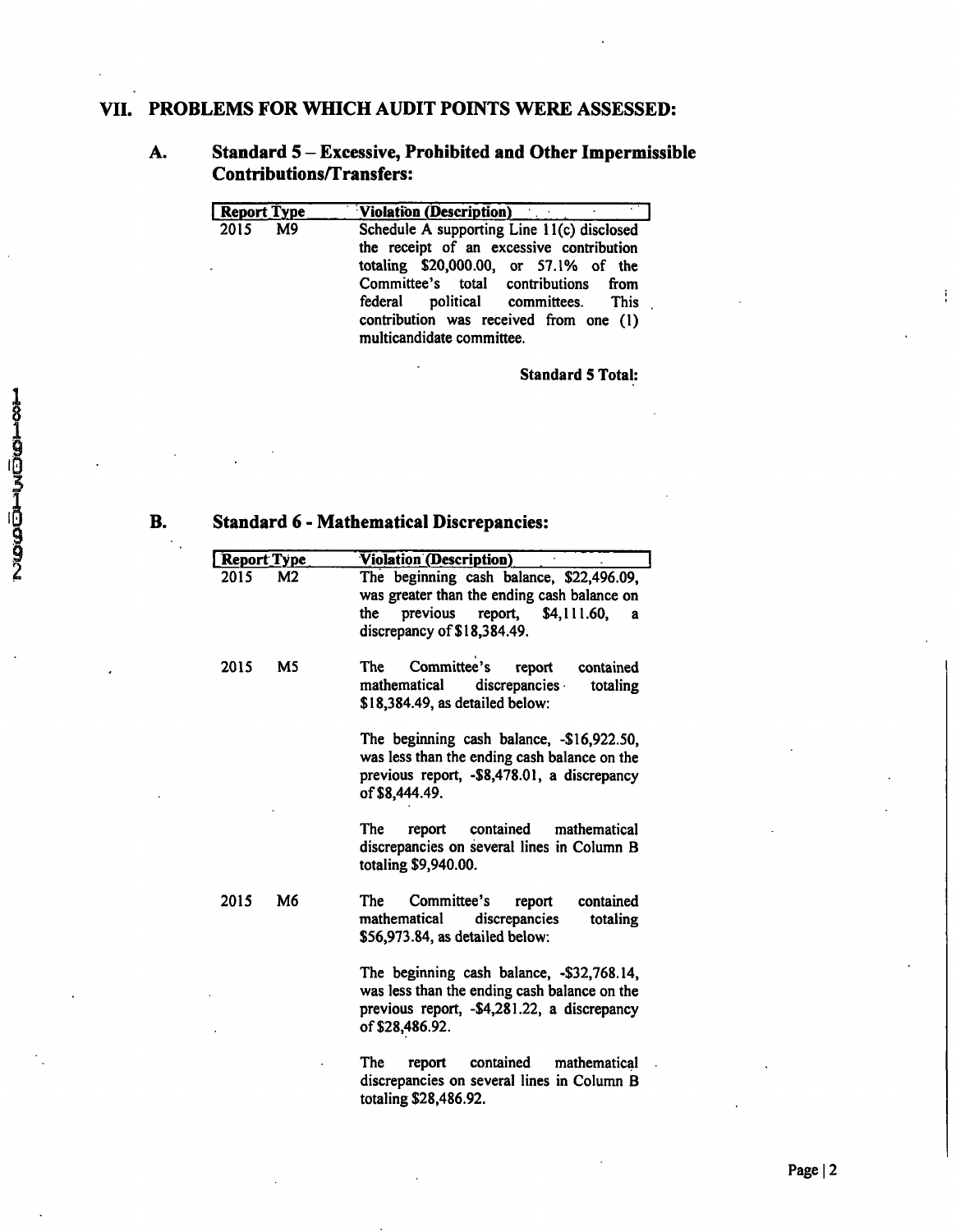# **C. Standard 7 - Failure to Provide Supporting Schedules:**

| Report Type |                                        | Violation (Description)                                                                                                                                                                                                                                                         |
|-------------|----------------------------------------|---------------------------------------------------------------------------------------------------------------------------------------------------------------------------------------------------------------------------------------------------------------------------------|
| 2015        | M4                                     | The report disclosed a negative cash-on-<br>hand balance totaling \$8,478.01 for the<br>reporting period.                                                                                                                                                                       |
| 2015        | Amended<br>M4,<br>received<br>12/15/15 | Committee's<br>report<br>The<br>disclosed<br>additional receipts totaling \$16,083.05 on<br>Schedule A supporting Lines 11(a)(ii) and<br>17 and Schedule H3 supporting Line 18(a),<br>resulting in an increase of more than 5%<br>and \$10,000.00 over the original report.     |
| 2015        | M5                                     | The report disclosed a negative cash-on-<br>hand balance totaling \$4,281.22 for the<br>reporting period.                                                                                                                                                                       |
| 2015        | M6                                     | The report disclosed a negative cash-on-<br>hand balance totaling \$46,355.39 for the<br>reporting period.                                                                                                                                                                      |
| 2015        | Amended<br>M6.<br>received<br>12/15/15 | Committee's report disclosed<br>The<br>additional receipts totaling \$13,201.43 on<br>Schedule A supporting Line 11(a)(ii),<br>resulting in an increase of more than 5%<br>and \$10,000.00 over the original report.                                                            |
| 2015        | M7.                                    | The report disclosed a negative cash-on-<br>hand balance totaling \$61,556.93 for the<br>reporting period.                                                                                                                                                                      |
| 2015        | <b>M8</b>                              | The report disclosed a negative cash-on-<br>hand balance totaling \$59,744.41 for the<br>reporting period.                                                                                                                                                                      |
| 2015        | M9                                     | The report disclosed a negative cash-on-<br>hand balance totaling \$34,231.95 for the<br>reporting period.                                                                                                                                                                      |
| 2015        | Amended<br>M9,<br>received<br>12/15/15 | The<br>Committee's<br>report<br>disclosed<br>additional receipts totaling \$15,654.99 on<br>Schedule A supporting Line 11(a)(ii) and<br>supporting Line<br>Schedule<br>H3<br>$18(a)$ ,<br>resulting in an increase of more than 5%<br>and \$10,000.00 over the original report. |

 $\frac{1}{2}$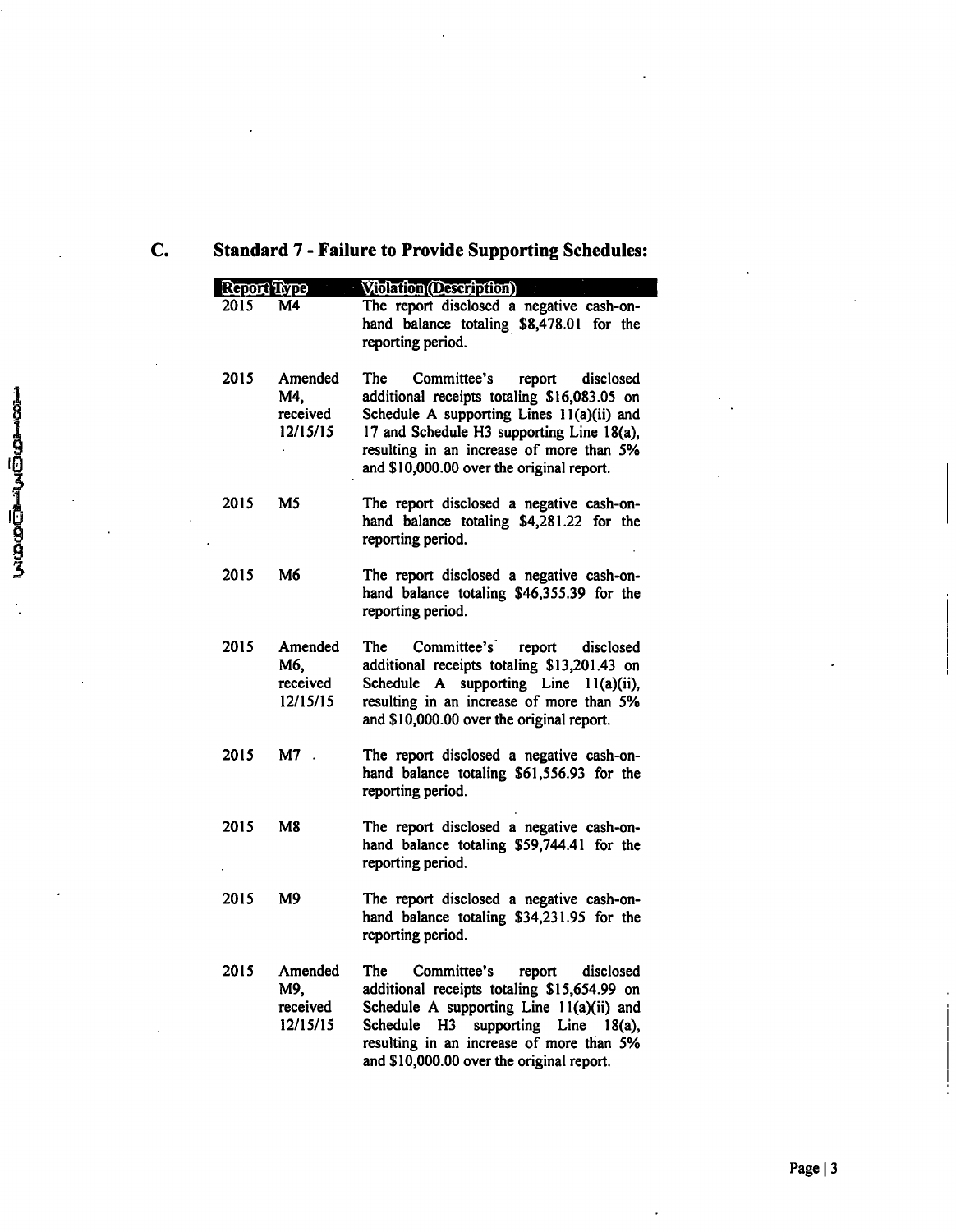# **D. Standard 13 - Allocated Federal and Non-Federal Activity:**

|               | Report Type |                | Violation (Description)                                                                                                                                                                                                                                                                            |
|---------------|-------------|----------------|----------------------------------------------------------------------------------------------------------------------------------------------------------------------------------------------------------------------------------------------------------------------------------------------------|
|               | 2015        | M <sub>2</sub> | Schedule H4 failed to disclose an adequate<br>purpose of disbursement to one (1) vendor<br>totaling \$10,000.00.                                                                                                                                                                                   |
|               |             |                | Schedule H4 failed to disclose the name and<br>address of the original individuals for<br>payroll<br>company<br>payments<br>totaling<br>\$11,954.88.                                                                                                                                               |
| 1321007760994 |             |                | Schedule H4 failed to clarify whether<br>\$11,196.49 in disbursements were made on<br>behalf of specifically identified federal<br>candidates<br><b>or</b><br>were<br>associated<br>with<br>fundraising<br>activity conducted for the<br>committee's<br>federal<br>non-federal<br>and<br>accounts. |
|               | 2015        | M <sub>3</sub> | Schedule H4 failed to disclose the name and<br>address of the original individuals for<br>payroll<br>payments<br>company<br>totaling<br>\$5,287.78.                                                                                                                                                |
|               |             |                | Schedule H4 failed to clarify whether<br>\$7,848.87 in disbursements were made on<br>behalf of specifically identified federal<br>candidates<br>associated<br>with<br><b>or</b><br>were<br>fundraising<br>activity conducted for the<br>committee's<br>federal<br>and<br>non-federal<br>accounts.  |
|               | 2015        | M4             | Schedule H4 failed to disclose the mailing<br>address for \$3,500.00 in disbursements.                                                                                                                                                                                                             |
|               |             |                | Schedule H4 failed to clarify whether a<br>\$2,206.90 disbursement was made on behalf<br>of specifically identified federal candidates<br>or was associated with fundraising activity<br>conducted for the committee's federal and<br>non-federal accounts.                                        |
|               | 2016        | M6             | The Committee failed to provide a Schedule<br>H2 to disclose the allocation ratio and<br>unique activity or event identifier for<br>fundraising expenditures listed on Schedule<br>H4.                                                                                                             |

 $\frac{1}{2}$ 

Page | 4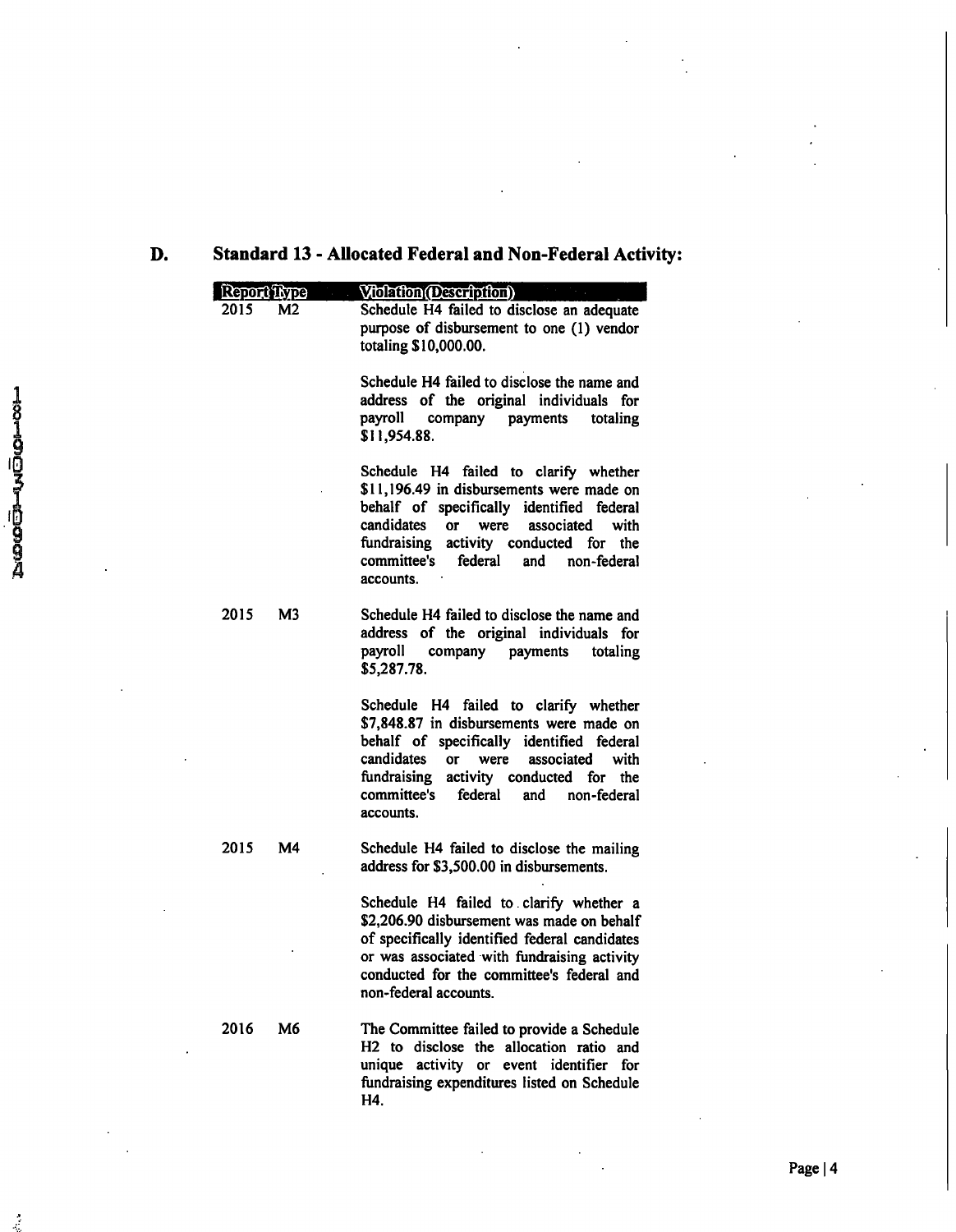2016 12G Schedule H4 disclosed disbursements for salary, wages and/or fringe benefits, resulting in an apparent impermissible transfer-in from the non-federal account of \$11,696.44.

### **VIII. MATTERS REQUIRING REFERRAL TO OGC/ADRO;**

A. OGC-

None.

B. ADRO-

None.

## **IX. OTHER COMMISSION ACTIONS DURING THE 2013-2014 AND 2015-2016 ELECTION CYCLES:**

(ADRO #790): The Committee was referred to the Alternative Dispute Resolution Office (ADRO) on December 4, 2015 for cumulative errors during the 2013-2014 election cycle (closed April 20,2017).

#### X. OTHER RELEVANT INFORMATION:

The Committee is a respondent in MUR 7235 (open).

The Committee was audited for the 2011-2012 cycle (A13-06), which was closed on January 23, 2017.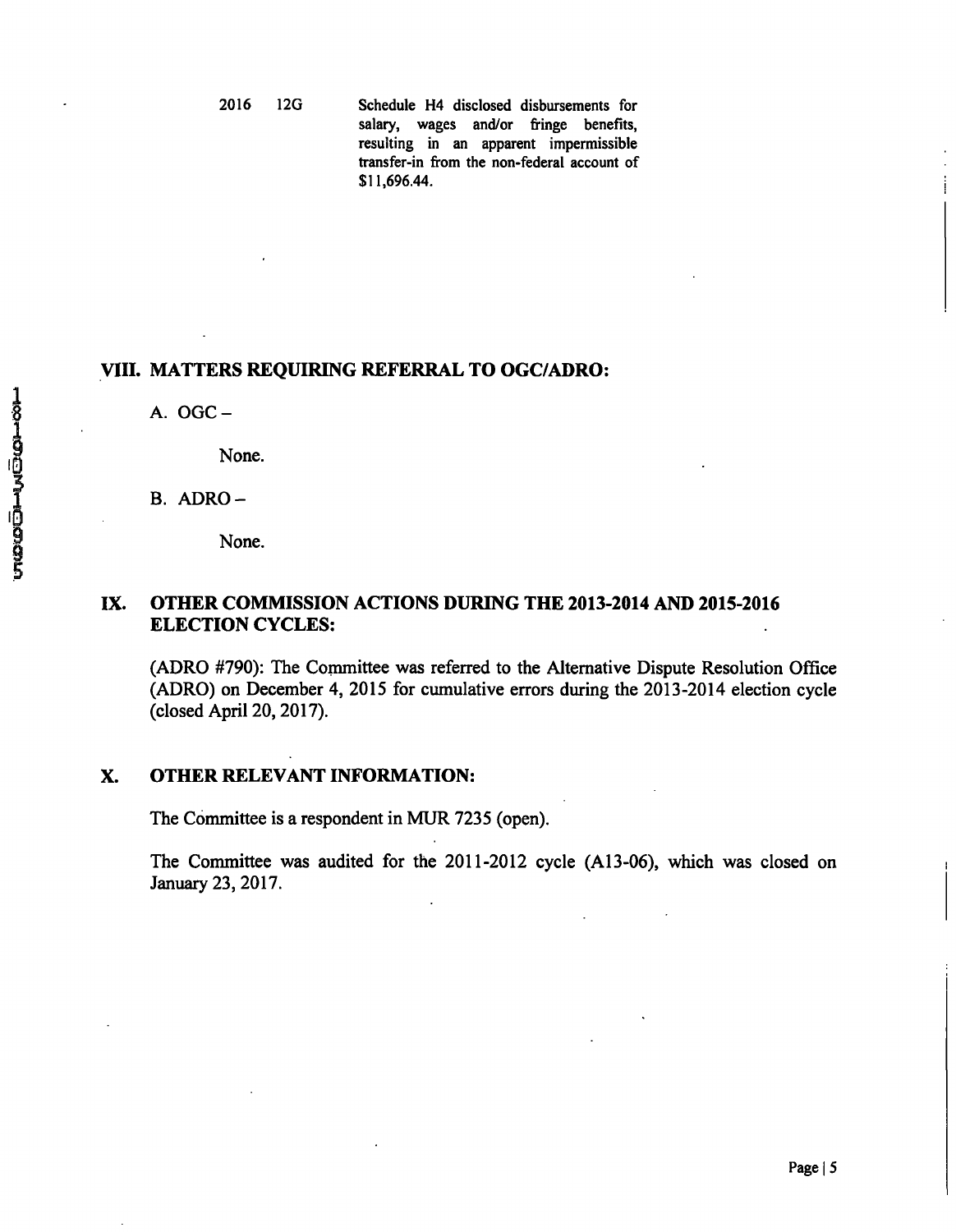| Debts                            |                                |                           |                                             | п.                 |                    |           |                 |                     |                              |                                        | <b>Debts</b>                     |                    |                    |                    |                    |                    |                    |                   |                   |                    |                    |                     |                    |                    |                    |                        |                                          |                    |                       |                    |                    |                    |                    |                    |                    |                    |                    |             |                    |
|----------------------------------|--------------------------------|---------------------------|---------------------------------------------|--------------------|--------------------|-----------|-----------------|---------------------|------------------------------|----------------------------------------|----------------------------------|--------------------|--------------------|--------------------|--------------------|--------------------|--------------------|-------------------|-------------------|--------------------|--------------------|---------------------|--------------------|--------------------|--------------------|------------------------|------------------------------------------|--------------------|-----------------------|--------------------|--------------------|--------------------|--------------------|--------------------|--------------------|--------------------|--------------------|-------------|--------------------|
| Cash<br>nd<br>យ                  | \$3,926                        | \$5,387<br>\$3,825        |                                             | \$933              | \$1,275            |           |                 |                     |                              |                                        | Cash<br>pu∃                      |                    |                    |                    |                    |                    |                    |                   |                   |                    |                    |                     |                    |                    |                    |                        |                                          |                    |                       |                    |                    |                    |                    |                    |                    |                    |                    | 920<br>မာ   | Ю                  |
| dsig                             | \$19,880                       | 444<br>$\frac{1}{32}$     | \$45,348                                    | \$19.237           | \$40,263           | \$146,174 |                 |                     | ا<br>آ<br>UT 8411            | $\frac{\alpha}{\Box}$<br><b>MONTHL</b> | aig                              |                    |                    |                    | в.                 |                    | $\cdot$            |                   |                   |                    | л.                 |                     | $\blacksquare$     | -                  | $\mathbf{I}$       |                        | $\mathbf{I}$                             | -                  |                       |                    |                    |                    |                    | $\blacksquare$     |                    | Щ.                 |                    | \$54,598    | 598<br>\$54,       |
| Recpts                           | $\overline{100}$<br><u>୍ବର</u> | \$22,904                  | $\overline{787}$<br>$\overline{\mathbf{3}}$ | \$16,346           | 340.605            | \$145,742 |                 |                     | AKE CITY                     | Frequency:                             | Recpt                            |                    |                    |                    |                    |                    |                    |                   |                   |                    |                    |                     |                    |                    | -                  |                        |                                          |                    |                       |                    |                    |                    |                    | $\bullet$          |                    |                    |                    | \$47,023    | \$49,970           |
| Cash<br>Begin                    | \$1,707                        | 3,926                     | \$5,387                                     | $\frac{25}{3933}$  |                    |           |                 | REPUBLICAN PART     | <b>LAS</b><br>EMPLE,         | Filing                                 | Cash<br>Begin                    |                    |                    |                    | $\cdot$            |                    |                    | -                 | $\mathbf{I}$      |                    |                    | ۰                   | -                  |                    | $\mathbf{I}$       | л.                     | - 1                                      | ٠                  |                       |                    |                    |                    |                    | ٠                  | ٠                  |                    |                    | \$22,496    |                    |
| ă<br>Mail<br>ttr                 |                                |                           |                                             |                    |                    |           | $(2015 - 2016)$ | Name: UTAH          | <b>TUOS</b><br><b>7 EAST</b> | U (UNAUTHORIZED)                       | Ő<br>ttr Mail                    |                    |                    |                    |                    |                    |                    | 9/10/201          | 9/10/2015         | 9/10/2015          | 2/18/2016          | 9/15/2015           | 2/18/2016          | 9/15/2015          | 9/15/2015          | 9/15/2015              | 9/27/2015<br>2/18/2016                   | 12/9/2015          | 3/23/2016             | 5/5/2016           | 5/5/2016           | 7/10/2016          | 8/24/2016          | 9/21/2016          | 9/21/2016          | 11/9/2016          | 2/7/2017           |             |                    |
| d Cvg Dt<br>$\tilde{5}$          | 1/31/2017                      | 2/28/2017                 | 3/31/2017                                   | 4/30/2017          | 5/31/2017          |           | O-Index         | Cmte.               | ddress: 11<br>⋖              | esignation:                            | ă<br>Cvg<br>đ<br>$\tilde{5}$     |                    |                    |                    |                    |                    |                    | 1/31/2015         | 2/28/2015         | 3/31/2015          | 3/31/2015          | 4/30/2015           | 5/31/2015          | 5/31/2015          | 6/30/2015          | 8/31/2015<br>7/31/2015 | 8/31/2015                                | 9/30/2015          | 2/31/2015             | 2/31/2015          | 2/29/2016          | 5/31/2016          | 6/30/2016          | 6/30/2016          | 7/31/2016          | 0/19/2016          | 2/31/2016          | 1/31/2015   | 1/201<br><u>13</u> |
| Beg Cvg Dt                       | 1/1/2017                       | 2/1/2017                  | 3/1/2017                                    | 4/1/2017           | 5/1/2017           |           |                 | Cmte. ID: C00089482 |                              | Cmte.D                                 | Beg Cvg Dt                       |                    |                    |                    |                    |                    |                    | 1/1/2015          | 2/1/2015          | 3/1/2015           | 3/1/2015           | 4/1/2015            | 5/1/2015           | 5/1/2015           | 6/1/2015           | 8/1/2015<br>7/1/2015   | 8/1/2015                                 | 9/1/2015           | <u>in</u><br>12/1/201 | 12/1/2015          | 2/1/2016           | 5/1/2016           | 6/1/2016           | 6/1/2016           | 7/1/2016           | 10/1/2016          | 1/29/2016          | 1/1/2015    | 1/1/2015           |
| 201705189054017388<br>Begin Img# | 201702209049733235             | 201703209050910302        | 201704209052360889                          | 201705199054032535 | 201706209063588292 |           |                 |                     | Treasurer Name: ABRAM YOUNG  | Type: Y (QUALIFIED PARTY)              | 201603039009640473<br>Begin Img# | 201603039009640526 | 201603039009640548 | 201603249011958199 | 201603249011958200 | 201603249011958201 | 201606099017554397 | 20150910030004772 | 20150910030004774 | 201509100300004776 | 201602180300035513 | 201509150300004863  | 201602180300035515 | 201509150300004865 | 201509150300004867 | 201509150300004869     | 201509270300005320<br>201602180300035517 | 201512090300008566 | 201603230300040261    | 201605050300045552 | 201605050300045540 | 201607100300050300 | 201608240300057519 | 201609220300058890 | 201609220300058892 | 201611090300068049 | 201702070300077189 | 15950821473 | 201512019004122634 |
| Pos                              | င္လြ                           | $\overline{\mathbf{2}}$ ସ | $\bar{2}$                                   | ່ຊ                 | းကွ                |           |                 |                     |                              | Cmte.                                  | Pas                              |                    |                    |                    |                    |                    |                    | ŗΝ                | $\overline{N}$    |                    |                    |                     |                    |                    |                    |                        | ่N N N N N N  M  N  N                    |                    |                       | $ N $ ო $ N $      |                    |                    | ო                  | ∣ו ¦               |                    | איִמ∣              |                    | 25          | $\bar{\mathbf{c}}$ |
| 5/18/2017<br>Recpt Dt            | 2/20/2017                      | 3/20/2017                 | 4/20/2017                                   | 5/19/2017          | 6/20/2017          |           |                 |                     |                              |                                        | 3/3/2016<br>Recpt Dt             | 3/3/2016           | 3/3/2016           | 3/24/2016          | 3/24/2016          | 3/24/2016          | 6/9/2016           | 9/10/2015         | 9/10/2015         | 9/10/2015          | 2/18/2016          | $\frac{9}{15/2015}$ | 2/18/2016          | 9/15/2015          | 9/15/2015          | 9/27/2015<br>9/15/2015 | 2/18/2016                                | 12/9/2015          | 3/23/2016             | 5/5/2016           | 5/5/2016           | 7/10/2016          | 8/24/2016          | 9/21/2016          | 9/21/2016          | 11/9/2016          | 2/7/2017           | 2/20/2015   | 12/1/2015          |

Cmte. ID: C00089482 Cmte. Name: UTAH REPUBLICAN PARTY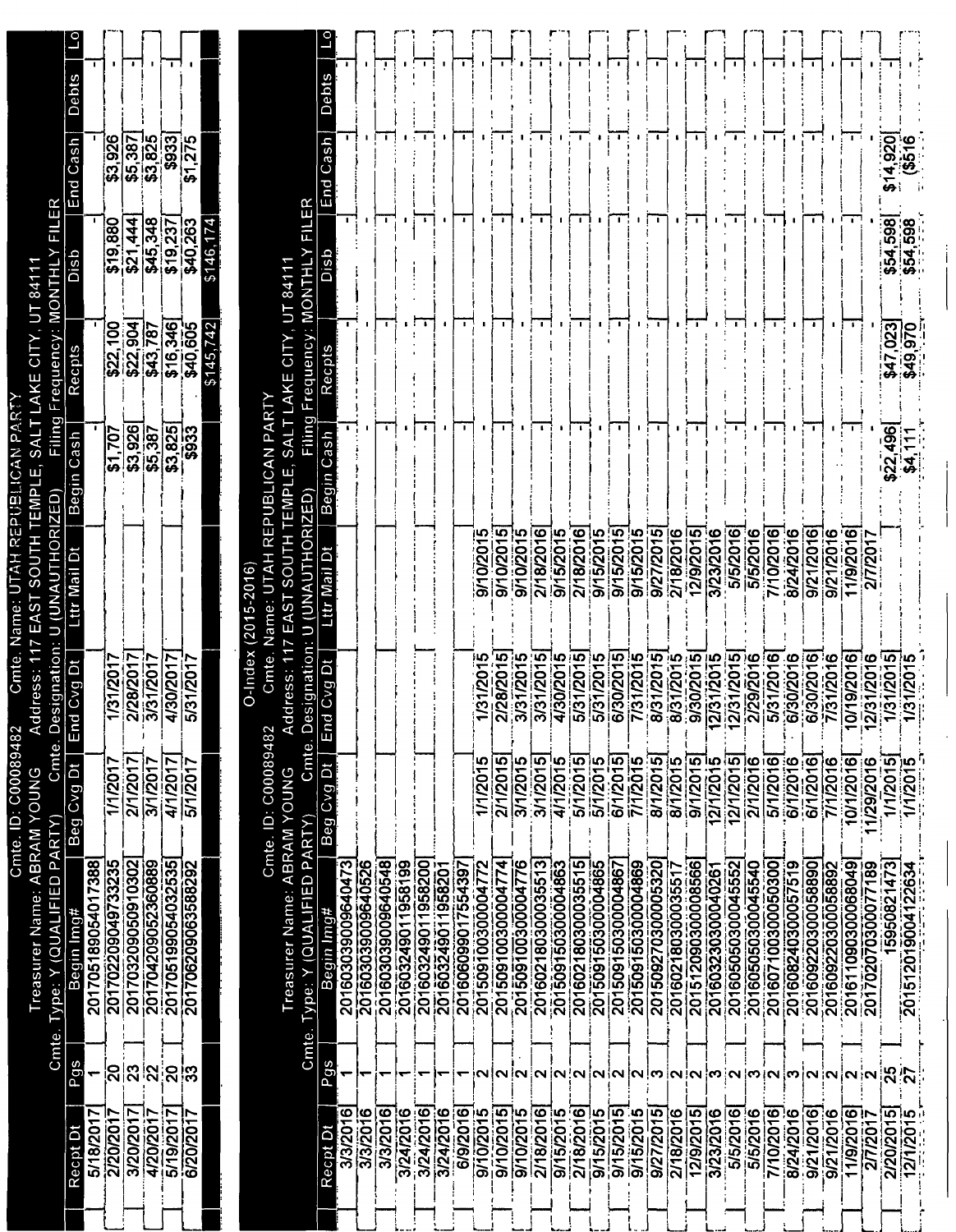|               | (85, 12)           | (85, 124)          | (\$4,281    | \$4,270                    | \$4,270                 | \$46,355               | \$3,884            | \$3,884                   | \$61,556           | (51.37)            | (51.37)              | \$59,744          |                    | \$701                   | (334.231)          | \$41,868           | \$41,868                     | $($ \$60 $, 197$   | \$15,762           | \$15,762               | (351, 466)         | \$24,493                  | \$24,493           | \$1,357            | ( \$19, 655        | (23, 655)            | 319,655)           | \$14,970<br>\$12,339      | \$10,775                                 | \$15,760           | \$3,16'            | \$3,161<br>\$5,181 |                    | $$5,38$<br>$$5,38$ |                    | \$5,387            | \$2,092<br>\$2,092 |                    | \$13,356            | \$9,591              | \$6,122                |                                          |                    |
|---------------|--------------------|--------------------|-------------|----------------------------|-------------------------|------------------------|--------------------|---------------------------|--------------------|--------------------|----------------------|-------------------|--------------------|-------------------------|--------------------|--------------------|------------------------------|--------------------|--------------------|------------------------|--------------------|---------------------------|--------------------|--------------------|--------------------|----------------------|--------------------|---------------------------|------------------------------------------|--------------------|--------------------|--------------------|--------------------|--------------------|--------------------|--------------------|--------------------|--------------------|---------------------|----------------------|------------------------|------------------------------------------|--------------------|
| 7,006<br>\$37 | \$37,006           | \$37,006           | \$18,701    | \$18,701                   | \$18,701                | $$37/153$<br>$$37/153$ |                    | \$37,153                  | \$28,876           | \$28,876           | \$28,876             | \$33,62           | \$33,621           | 3,621<br>က္ကိ           | \$43,397           | \$43,397           | \$43,397                     | \$31,786           | 11,786<br>က္က      | \$31,786               | \$19,233           | \$19,233                  | \$19,233           | \$49,971           | \$109,980          | \$109,980            | \$109,980          | \$36,402<br>\$17,517      | \$134,614                                | \$114,148          | \$47,802           | \$47,802           | \$17,751           | \$17,751           | \$26,199           | \$26,199           | \$28,633           | \$28,633           | \$19,504            | \$27,190<br>\$81,368 | חיי                    |                                          |                    |
| <u>ფ</u>      | \$31,338           | 481<br>\$33        | \$31,342    | \$28,096                   | \$28,096                | \$23,566 <br>\$36,767  |                    | \$36,767                  | $\frac{1}{13.675}$ | \$23,619           | \$23,619<br>\$35,434 |                   | \$35,694           | \$35,694                | \$68,910           | \$84,564           | \$84,564                     | \$5,820            | \$5,680            | \$5,680                | \$27,964           | \$27,964                  |                    | \$26,835           | \$88,967           | \$88,967             | \$88,967           | \$52,144<br>\$33,77       | 133,050                                  | 119,133            | \$35,203           | \$35,203           | \$19,771           | 519,77             | \$26,405           | \$26,405           | \$25,338           | \$25,338           | \$30,768            | \$23,425             | \$77,900               |                                          |                    |
|               |                    | (51,600            | ( \$16, 922 | $(85, 124)$<br>$(85, 124)$ |                         | \$32,768               | \$4,270            | \$4,270                   | $355$<br>$346,355$ | \$3,884            | \$3,884              | \$61,556          | (61.37)            | (51.37                  |                    | )<br>ເວັ           | <b>6701</b>                  | \$34,231           | \$41,868           | \$41,868]<br>(\$60,197 |                    | \$15,762                  | \$15,762           | \$24,493           | \$1,357            | \$1,357              | \$1,357            | \$19,655<br>\$14,970      | \$12,339                                 | \$10,775           | \$15,760           | \$15,760           | \$3,161            | 3,161              | \$5,181            | \$5,181            | \$5,387            | \$5,387            | \$2,092<br>\$13,356 |                      | \$9,591                |                                          |                    |
|               |                    |                    |             |                            |                         |                        |                    |                           |                    |                    |                      |                   |                    |                         |                    |                    |                              |                    |                    |                        |                    |                           |                    |                    |                    |                      |                    |                           |                                          |                    |                    |                    |                    |                    |                    |                    |                    |                    |                     |                      |                        |                                          |                    |
|               |                    | 31/201             |             | 30/201                     | 30/2015                 | 31/201                 | 31/201             | မာ<br>1/201               | 30/201             | 30/201             | 30/201               | 31/201            | 731/201            | 31/201                  | 31/201!            | 31/201             | 31/201                       | 30/201             | 30/201             | 30/201                 | 31/201             | 131/201<br>$\tilde{\tau}$ | /31/201            | 30/201             | 31/201<br>יִם וְחַ | 31/201<br>$\epsilon$ | 31/201             | 31/2016<br><b>29/2016</b> | 31/2016                                  | 30/2016            | /31/2016           | 31/201             | 30/2016            | 130/2016           | /31/2016           | /31/2016           | 3/31/2016          | /31/2016           | /30/2016            | 19/2016              | /28/2016<br>1/20       |                                          |                    |
| 3/1/2015      | 3/1/2015           | 3/1/2015           | 4/1/201     | 4/1/2015                   | 4/1/2015                | 5/1/2015               | 5/1/201            | 5/1/201                   | 6/1/201            | 6/1/2015           | 6/1/2015             | 7/1/2015          | 771/2015           | 7/1/2015                | 8/1/201            | 8/1/2015           | $\frac{1}{8}$ $\sqrt{1/201}$ | 9/1/201            | 9/1/201            | 9/1/2015               | 0/1/2015           | 10/1/201                  | 0/1/201            | 1/1/2015           | 12/1/2015          | 2/1/2015             | 2/1/2015           | 1/1/2016<br>2/1/2016      | 3/1/2016                                 | 4/1/2016           | 5/1/2016           | 5/1/2016           | 6/1/2016           | 6/1/2016           | 7/1/2016           | 7/1/2016           | 8/1/2016           | 8/1/2016           | 9/1/2016            | 10/1/2016            | 10/20/2016<br>1/29/201 |                                          |                    |
| 15951207693   | 201512029004144286 | 201512159004211795 | 15971080785 | 201512109004171365         | 201512159004212474      | 15951517120            | 201512119004175141 | 201512159004212962        | 201507209000325666 | 201512119004175183 | 201512159004212993   | 20150820900923902 | 201512119004175220 | 201512159004213022      | 201509189002714854 | 201512119004175275 | 201512159004213053           | 201510209003211557 | 201512119004175308 | 201512159004213085     | 201511209003842582 | 201512119004175512        | 201512159004213120 | 201512189004386298 | 201601309004955461 | 201604279015361125   | 201606099017554400 | 201602199008521673        | 201604209014517159<br>201603199011618580 | 201605209016006500 | 201606169018415490 | 201608199022589777 | 201607199020717101 | 201609289032142671 | 201608199022638028 | 201609289032142694 | 201609179030842848 | 201609289032142720 | 201610179033019286  | 201610269034630782   | 201612079037733697     | 201601129004475092<br>201701309041566113 | 201512119004175670 |
| 27            | ္က                 | $\boldsymbol{50}$  | <u>ัส</u>   | 22                         | $\overline{\mathbf{2}}$ | 26                     | $\overline{28}$    | '္လုပ္ကုပ္က<br>'လုပ္ကြက္သ |                    |                    | ခြ                   |                   | $\frac{1}{2}$      | $\overline{\mathbf{5}}$ | 38<br>28           | 32                 | ೫                            | $\frac{8}{2}$      | ႙ၟ                 | ႙                      | 29                 | $\bar{5}$                 | ကြ                 | .<br>29            | $\frac{25}{37}$    |                      | ွိခိ               | 'ಸಿ                       | $\ddot{\bm{5}}$<br>35                    | $\mathbf{a}$       | ္ပိဇ္လ             | $\bar{2}$          | $\mathbf{z}$       | ່ຂົ                | $\overline{28}$    | 26                 | ี<br>21            |                    | <u>្កូ</u>          | စ္                   | 25                     |                                          |                    |
| 4/20/2015     | 12/2/2015          | 2/15/2015          | 5/20/2015   | 2/10/2015                  | 12/15/2015              | 6/20/2015              | 12/11/2015         | 12/15/2015                | 7/20/2015          | 12/11/2015         | 12/15/2015           | 8/20/2015         | 12/11/2015         | 12/15/2015              | 9/18/2015          | 12/11/2015         | 2/15/2015                    | 0/20/2015          | 2/11/2015          | 2/15/2015              | 1/20/2015          | 2/11/2015                 | 12/15/2015         | 12/18/2015         | 1/30/2016          | 4/27/2016            | 6/9/2016           | 2/19/2016                 | 4/20/2016<br>3/19/2016                   | 5/20/2016          | 6/16/2016          | 8/19/2016          | 7/19/2016          | 9/28/2016          | 8/19/2016          | 9/28/2016          | 9/17/2016          | 9/28/2016          | 0/17/2016           | 10/26/2016           | 12/7/2016              | 1/12/2016<br>1/30/2017                   | 2/11/2015          |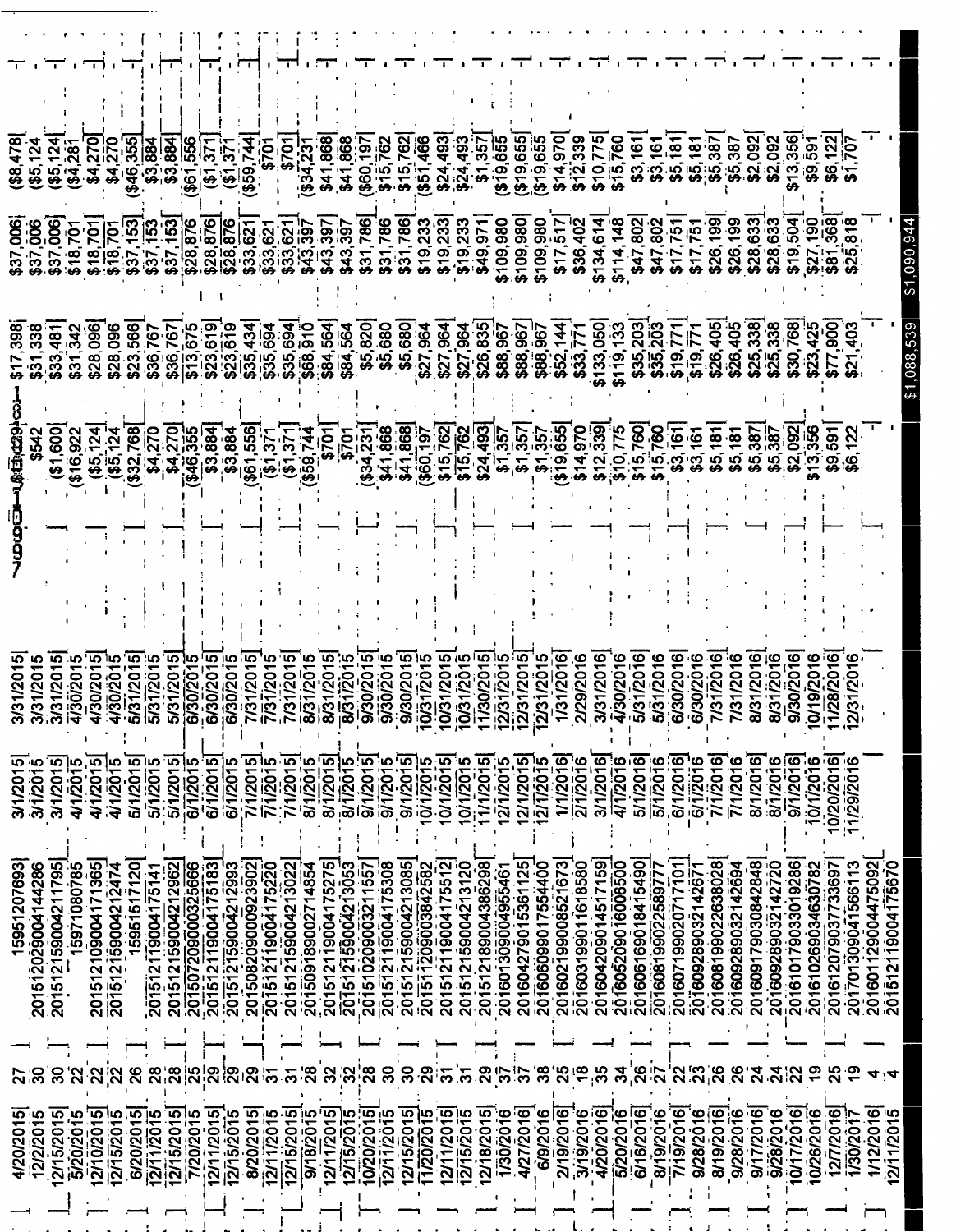| Treasurer Name: ABRAM YOUNG                           |  | Cmte. Type: Y (QUALIFIED PARTY) | Cmte.         | esignation:<br>Ő              | AUTHORIZED<br>ミリリ | Elling               | Frequency:                    | <b>MONTHU</b>           | Ш                           |                            |
|-------------------------------------------------------|--|---------------------------------|---------------|-------------------------------|-------------------|----------------------|-------------------------------|-------------------------|-----------------------------|----------------------------|
| Begin Img#<br>Pgs<br>Recpt Dt                         |  |                                 | ŏ<br>Beg Cvg  | ă<br><b>Dvg</b><br>đ<br>Ğ     | Mail              | S<br>P<br>u<br>Begi  |                               | dsig                    | Cash<br>puE                 | <b>Debts</b>               |
| 13960342283<br>1/11/2013                              |  |                                 |               |                               |                   |                      | $\overline{\phantom{a}}$      | T.                      |                             |                            |
| 13940023029<br>1/11/2013                              |  |                                 |               |                               |                   |                      |                               |                         |                             |                            |
| 13960342284<br>1/11/2013                              |  |                                 |               |                               |                   | ┯┯                   | - 1                           | <b>.</b>                | т                           |                            |
| 14970791293<br>9/17/2014                              |  |                                 |               |                               |                   |                      |                               |                         |                             |                            |
| 14970791462<br>9/17/2014                              |  |                                 |               |                               |                   | $\mathbf{1}$         |                               |                         |                             |                            |
| 14970799981<br>9/18/2014                              |  |                                 |               |                               |                   |                      |                               |                         |                             |                            |
| 14970805274<br>9/18/2014                              |  |                                 |               |                               |                   |                      |                               | 1 L L                   |                             |                            |
| 13330035560<br>8/6/2013                               |  |                                 | 1/1/2013      | 1/31/2013                     | 8/6/201           |                      |                               |                         |                             |                            |
| 13330035562<br>S<br>8/6/2013                          |  |                                 | 2/1/2013      | /2013<br>ন                    | 8/6/2013          | $\mathbf{I}$         |                               | $\mathbf{L}$            |                             |                            |
| 3/1/2013<br>13330035565<br>8/6/2013                   |  |                                 |               | 31/2013<br>సె                 | 8/6/201           |                      |                               |                         |                             |                            |
| 5/1/2013<br>13330035847<br>N<br>8/14/2013             |  |                                 |               | (2013)                        | 8/14/2013         |                      |                               | $\mathbf{1}$            |                             |                            |
| 14330048612<br>4/17/2014                              |  |                                 | 2/1/2013      | 2/31/2013                     | 4/17/2014         |                      |                               |                         |                             |                            |
| 1/1/2014<br>14330048615<br>4<br>4/17/2014             |  |                                 |               | 1/31/2014                     | 4/17/2014         |                      | $\mathbf{L}$                  | n 1                     |                             |                            |
| 2/1/2014<br>14330052285<br>m<br>5/15/2014             |  |                                 |               | 2/28/2014                     | 5/15/2014         |                      |                               |                         |                             |                            |
| 3/1/2014<br>14330053959<br>∾<br>6/18/2014             |  |                                 |               | 31/2014<br>ਨ                  | 6/18/2014         |                      |                               | $\blacksquare$          |                             |                            |
| 14330053962<br>$\overline{\mathbf{r}}$<br>6/18/2014   |  |                                 | 4/1/2014      | 4/30/201                      | 6/18/2014         |                      |                               |                         |                             |                            |
| 5/1/2014<br>14330055429<br>iMN<br>7/29/2014           |  |                                 |               | 5/31/2014                     | 7/29/2014         |                      |                               | $\mathbf{L}$            |                             |                            |
| 6/1/2014<br>14330060124<br>8/27/2014                  |  |                                 |               | 6/30/2014                     | 8/27/2014         |                      |                               |                         |                             |                            |
| 14330062483<br>'N<br>10/15/2014                       |  |                                 | 7/1/2014      | 7/31/2014                     | 0/15/2014         |                      |                               |                         |                             |                            |
| 8/1/2014<br>14330065674<br>၊က<br>11/4/2014            |  |                                 |               | 8/31/2014                     | 11/4/2014         |                      |                               |                         |                             |                            |
| 9/1/2014<br>4330071196<br>4<br>12/28/2014             |  |                                 |               | 9/30/2014                     | 2/28/2014         |                      |                               |                         |                             |                            |
| 10/1/2014<br>4330071200<br>ſЮ<br>2/28/2014            |  |                                 |               | 0/15/2014                     | 2/28/2014         |                      |                               |                         |                             |                            |
| 10/16/2014<br>15330078560<br>4<br>3/15/2015           |  |                                 |               | 4/2014<br><u>is</u>           | 3/15/2015         |                      |                               | L.                      |                             |                            |
| 1/25/2014<br>15330078564<br>က<br>3/15/2015            |  |                                 |               | 2/31/2014                     | 3/15/201          |                      |                               |                         |                             |                            |
| 1/1/2013<br>13961063071<br>5<br>2/20/2013             |  |                                 |               | 1/31/2013                     |                   | ျဂ<br>ౚ<br>\$32.     | <u>ុ</u><br>N<br>\$38.        | \$49,660                | 365<br>$\tilde{\mathbf{2}}$ |                            |
| 1/1/2013<br>3964623433<br>t,<br>9/18/2013             |  |                                 |               | 1/31/2013                     |                   | \$32,815             | $\overline{210}$<br>ှုံ့<br>မ | \$49,660                | \$21,365<br>\$21,365        |                            |
| 201603099009686027<br>16<br>3/9/2016                  |  |                                 | 1/1/2013      | ო<br>1/31/201                 |                   | \$32,815             | \$38,210                      | <b>660</b><br>\$49      |                             |                            |
| 3961202434<br><u>ხვ</u><br>3/20/2013                  |  |                                 | 2/1/2013      | ន្ត<br>2/28/                  |                   | \$21,365             | \$57,310                      | \$75,944                | \$2,731                     |                            |
| 3964624072<br>$\mathbf{r}$<br>9/18/2013               |  |                                 | 2/1/2013      | 28/201                        |                   | \$21,365             | \$57,310]                     | \$75,944                | \$2,731                     |                            |
| 3961947372<br>ဇ္ဇ<br>4/19/2013                        |  |                                 | 3/1/2013      | 3/31/201                      |                   | 52.7                 | 333<br>34.                    | \$46,410                | \$654                       |                            |
| 13964624176<br>৯<br>9/18/2013                         |  |                                 | 3/1/2013      | 3/31/201                      |                   | \$2,731              | \$44,333                      | 410<br>\$46             | \$654                       |                            |
| 13940765920<br>$\overline{\mathbf{A}}$<br>5/20/2013   |  |                                 | 4/1/2013      | 201<br>4/30/                  |                   | <b>\$654</b>         | $\frac{1}{379}$<br>\$26,      | $\frac{157}{2}$<br>\$2  | \$4,876                     |                            |
| 13940949032<br>5<br>6/20/2013                         |  |                                 | 5/1/2013      | 5/31/201                      |                   | \$4,876              | \$119,882                     | 822<br>\$123,           | \$936                       |                            |
| 5/1/2013<br>13941607640<br>72<br>9/19/2013            |  |                                 |               | 5/31/201                      |                   | 876<br>$\vec{a}$     | \$119,882                     | \$123,822               | \$936                       |                            |
| 6/1/2013<br>3941249973<br>$\frac{1}{2}$<br>7/19/2013  |  |                                 |               | 6/30/201                      |                   | \$936                | \$21,784                      |                         | \$10,436                    |                            |
| 7/1/201<br>3964526463<br>$\overline{24}$<br>8/16/2013 |  |                                 | ო             | 7731/201                      |                   | 10,436<br>မာ         | \$11,477                      |                         | 1,560<br>ู้⊷                |                            |
| 3941629554<br>22<br>9/20/2013                         |  |                                 | 8/1/2013      | <u>ମ୍ବ</u><br>$\overline{31}$ |                   | \$1,560]             | \$10,653                      |                         | \$479                       | 39<br>န္တြ                 |
| 9/1/201<br>3964823484<br>דן<br>פ<br>0718/2013         |  |                                 | က             | 9/30/201                      |                   | \$479                | \$35,290                      |                         | 1.946<br>မာ                 | န္က<br>.<br>၊5။<br>မြ      |
| 3942317728<br>$\overline{\mathbf{z}}$<br>11/18/2013   |  |                                 | ო<br>10/1/201 | 0/31/201                      |                   | 946<br>$\frac{1}{9}$ | \$15,796                      |                         | \$448                       | ႜၜၟ                        |
| 3944216159<br>iS<br>12/18/2013                        |  |                                 | 1/1/201       | 1/30/201                      |                   | \$448                | 593<br>$\frac{3}{3}$          |                         | \$793                       | တ္<br>ო<br>$\frac{77}{99}$ |
| 4960315833<br>ని<br>1/31/2014                         |  |                                 | 2/1/2013      | 31/2013                       |                   | \$793]               | \$41,389                      | 315<br>$\frac{5}{40}$   | \$1,867                     | $\overline{239}$<br>\$76.  |
| 4940527749<br>2/20/2014                               |  |                                 | 1/1/2014      | ន្ត                           |                   | 1,867<br>မာ          | \$73,121                      | 588<br>$\overline{571}$ | \$3,400                     | ဓ္မ<br>$\frac{3}{42}$      |
| 4960525261<br>3/20/2014                               |  |                                 | 2/1/2014      | 28/201                        |                   | $rac{1}{400}$        | 88<br>٥<br>8                  | 827<br>\$60,            | 230<br>$\mathbf{r}$<br>ക    | <b>SOC</b><br>\$42,        |
|                                                       |  |                                 |               |                               |                   |                      |                               |                         |                             |                            |

 $\begin{array}{c} \begin{array}{c} \vdots \\ \hline \end{array} \\ \begin{array}{c} \end{array} \\ \begin{array}{c} \end{array} \end{array}$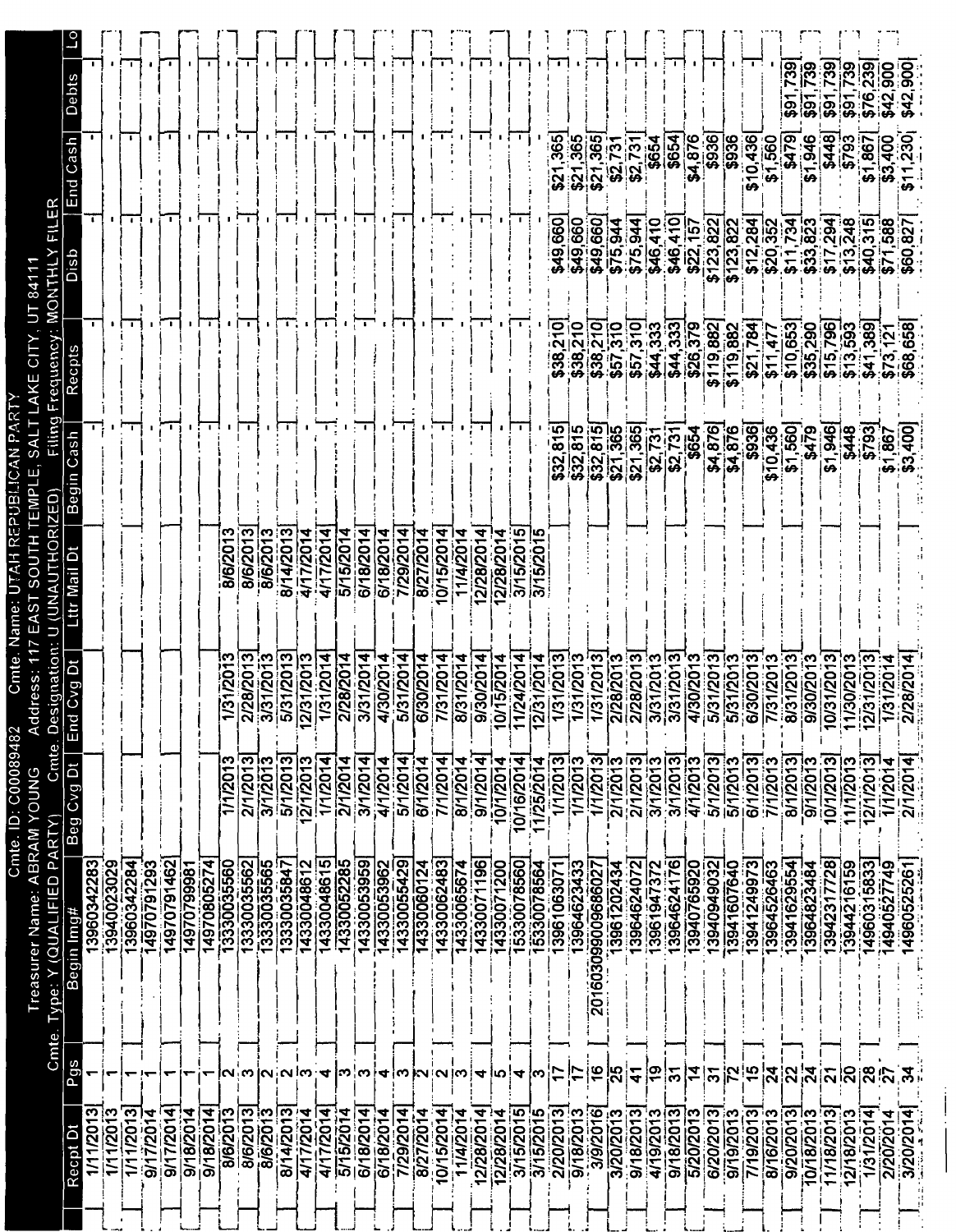| ္တ          |             |             |               |                      |                      |             |                      |                          |             |             |                 |                          |                 |             |             |                  |                |             | т           |             |
|-------------|-------------|-------------|---------------|----------------------|----------------------|-------------|----------------------|--------------------------|-------------|-------------|-----------------|--------------------------|-----------------|-------------|-------------|------------------|----------------|-------------|-------------|-------------|
| \$11,658    | \$4,352     | \$4,352     | \$13,526      | \$13,526<br>\$20,764 |                      | \$20,764    | \$23,345<br>\$23,345 |                          | \$30,446    | \$20,446    | \$39,788        | \$29,788                 | \$22,876        | \$1,876     | \$1,876]    | \$22,496         | \$4.11         |             | ×           |             |
| \$211.22    | \$55,263    | \$55,263    | \$9,791       | \$9,791              | \$18,989             | \$18,989    | \$24,469             | \$24,469                 | \$55,821    | \$65,821    | \$32,950        | \$32,950                 | $\sqrt{67,268}$ | \$178,268   | \$178,268   | \$79,900         | \$79,900       |             |             | \$1,338,908 |
|             | \$47,957    | \$47,957    | \$18,965      | \$18,965             | \$26,227             | \$26,227    | \$27,050             | \$27,050                 | \$62,922    | \$62,922    | \$42,291        | \$42.291                 | \$150,356       | \$150,356   | \$150,356   | \$79,520         | \$82,135       |             |             | \$1,310,204 |
|             | \$11,658    | \$11,658    | \$4,352       | $\frac{1}{24}$ ,352  | \$13,526             | \$13,526    | \$20,764             | \$20,764                 | \$23.345    | \$23,345    | \$30,446        | \$20,446                 | \$39,788        | \$29,788    | \$29,788    | \$22,876         | \$1,876        |             | $\bullet$   |             |
|             |             |             |               |                      |                      |             |                      |                          |             |             |                 |                          |                 |             |             |                  |                |             |             |             |
| 4/30/2014   | 5/31/2014   | 5/31/2014   | 6/30/2014     | 6/30/2014            | $\frac{1}{131/2014}$ | 7/31/2014   | 8/31/2014            |                          | 9/30/2014   | 9/30/2014   | 5/2014<br>10/1  | 5/2014<br>$\overline{5}$ | 11/24/2014      | 11/24/2014  | 11/24/2014  | 12/31/2014       | 1/2014<br>12/3 |             |             |             |
| 4/1/2014    | 5/1/2014    | 5/1/2014    | 6/1/2014      | 6/1/2014             | 7/1/2014             | 7/1/2014    | 8/1/2014             | 8/1/2014                 | 9/1/2014    | 9/1/2014    | 10/1/2014       | 10/1/2014                | 10/16/2014      | 10/16/2014  | 10/16/2014  | 11/25/201        | 11/25/2014     |             |             |             |
| 15970684037 | 14961328822 | 15970684175 | 14961686149   | 15951233524          | 14950078134          | 15970684259 | 14970880485          | 15970684276              | 14951853454 | 15951379225 | 14952532840     | 15951379258              | 14953166185     | 15951379310 | 15951379362 | 15970243503      | 15951379437    | 13941629544 | 14960875507 |             |
| ৯           | ន           | ခြ          | $\frac{6}{5}$ |                      | <u>န</u>             |             | <u>ম</u>             | $\overline{\mathcal{S}}$ | ႙           | န္ကြ        | $ \mathcal{S} $ | $ \vec{z} $              | $\frac{6}{5}$   | (\$         | 47          | $\boldsymbol{3}$ | 4              | 4           | ₹           |             |
| 4/30/2015   | 6/20/2014   | 4/30/201    | 7/19/2014     | 4/30/2015            | 8/20/2014            | 4/30/2015   | 9/20/2014            | 4/30/2015                | 10/20/2014  | 5/14/2015   | 10/23/2014      | 5/14/2015                | 12/4/2014       | 5/14/2015   | 5/14/2015   | 1/31/2015        | 5/14/2015      | 9/20/2013   | 5/6/2014    |             |
|             |             |             |               |                      |                      |             |                      |                          |             |             |                 |                          |                 |             |             |                  |                |             |             |             |

 $\label{eq:2.1} \mathcal{L}_{\mathcal{A}}(x) = \mathcal{L}_{\mathcal{A}}(x) + \mathcal{L}_{\mathcal{A}}(x) + \mathcal{L}_{\mathcal{A}}(x)$ 

 $\sim 10^{-11}$ 

 $\epsilon_{\rm{max}}$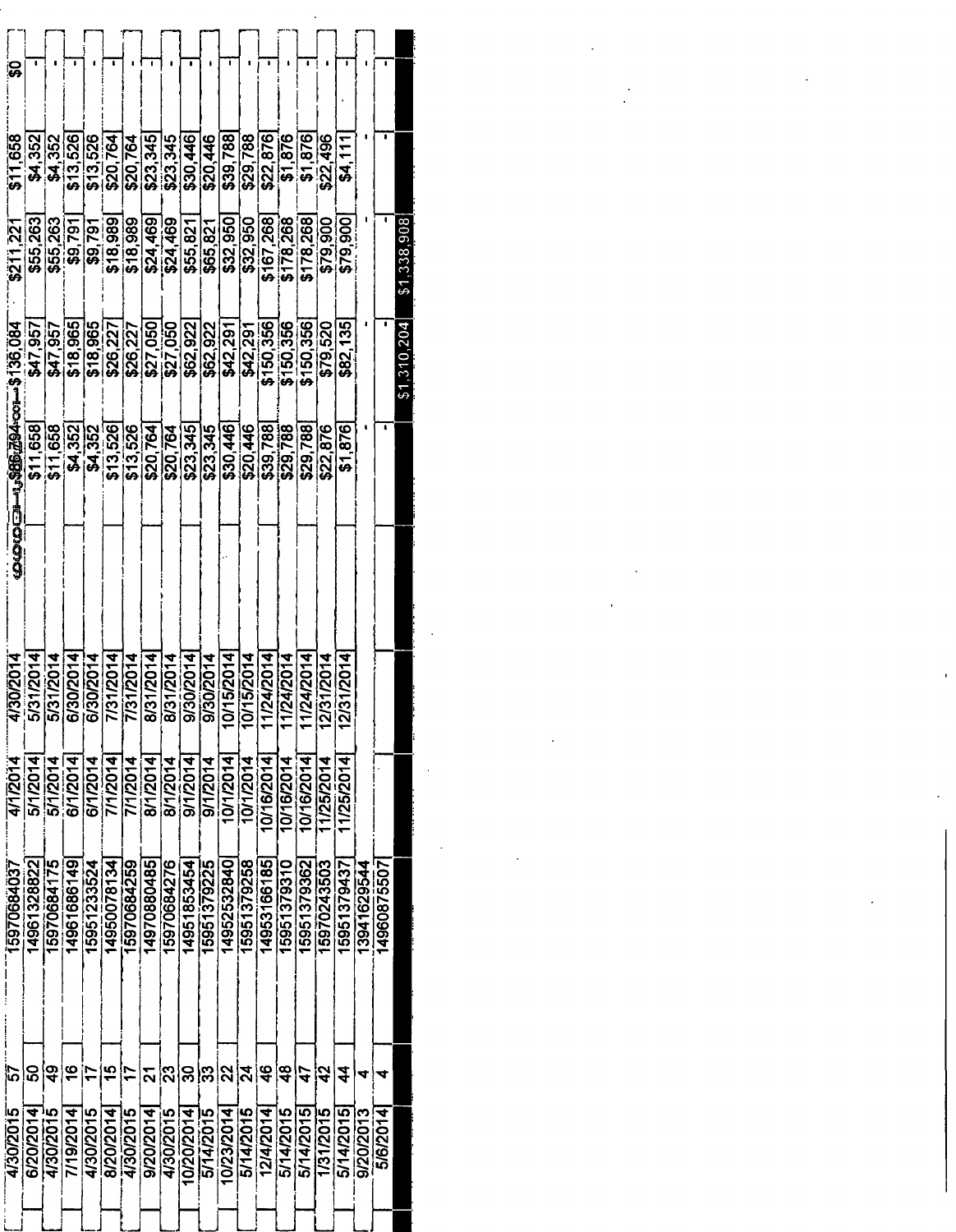## **Response Codes, Due Dates, and Receipt Dates for Utah Republican Party (C00089482)**

### **Standard 5**

| Report  | <b>Response</b><br>Code | <b>Description</b>                                                                          | Due Date | Response<br><b>Date</b> |
|---------|-------------------------|---------------------------------------------------------------------------------------------|----------|-------------------------|
| 2015 M9 | LIR                     | <b>State, District or Local Party Receives</b><br>>\$5,000 from Qualified Committee (U5-61) | 11/2/15  | 12/15/15                |

## **Standard 6**

| Report              | Response<br>Code | <b>Description</b>               | <b>Due Date</b> | Response<br>Date |
|---------------------|------------------|----------------------------------|-----------------|------------------|
| 2015 M <sub>2</sub> | <b>LAR</b>       | Cash Discrepancy (U6-11)         | 10/15/15        | 12/1/15          |
| 2015 M5             | <b>LAR</b>       | Cash Discrepancy (U6-11)         | 10/20/15        |                  |
|                     |                  | Column B Totals Incorrect (U6-7) |                 | 12/10/15         |
| 2015 M6             | LAR              | Cash Discrepancy (U6-11)         | 10/20/15        | 12/11/15         |
|                     |                  | Column B Totals Incorrect (U6-7) |                 |                  |

## **Standard 7**

| <b>Report</b>                            | <b>Response</b><br>Code | <b>Description</b>                                          | Due Date | <b>Response</b><br>Date |
|------------------------------------------|-------------------------|-------------------------------------------------------------|----------|-------------------------|
| 2015 M4                                  | <b>LIR</b>              | Negative Ending Cash (U7-7)                                 | 10/15/15 | 12/15/15                |
| 2015 Amended<br>M4, received<br>12/15/15 | IR.                     | Clarify Increase in Activity for Amendment<br>Filed (U7-58) | 3/24/16  | 3/24/16                 |
| 2015 M5                                  | LAR                     | Negative Ending Cash (U7-7)                                 | 10/20/15 | 12/10/15                |
| 2015 M6                                  | <b>LAR</b>              | Negative Ending Cash (U7-7)                                 | 10/20/15 | 12/11/15                |
| 2015 Amended<br>M6, received<br>12/15/15 | IR                      | Clarify Increase in Activity for Amendment<br>Filed (U7-58) | 3/24/16  | 3/24/16                 |
| 2015 M7                                  | LIR                     | Negative Ending Cash (U7-7)                                 | 10/20/15 | 12/15/15                |
| 2015 M <sub>8</sub>                      | LAR                     | Negative Ending Cash (U7-7)                                 | 10/20/15 | 12/11/15                |
| 2015 M9                                  | <b>LAR</b>              | Negative Ending Cash (U7-7)                                 | 11/2/15  | 12/11/15                |
| 2015 Amended<br>M9, received<br>12/15/15 | IR.                     | Clarify Increase in Activity for Amendment<br>Filed (U7-58) | 3/24/16  | 3/24/16                 |

## **Standard 13**

| <b>Report</b>       | <b>Response</b><br>Code | <b>Description</b>                                                                                                                                                                                | Due Date | <b>Response</b><br><b>Date</b> |
|---------------------|-------------------------|---------------------------------------------------------------------------------------------------------------------------------------------------------------------------------------------------|----------|--------------------------------|
| 2015 M <sub>2</sub> | <b>LAR</b>              | Inadequate Purpose (Schedules B and/or<br>H4) (U13-57)<br>Lump Sum Payroll Disbursements on H4<br>Missing Memos (U13-58 modified)<br>Clarification of Possible Candidate<br>Fundraising (U13-112) | 10/15/15 | 12/1/15                        |
| 2015 M3             | LAR                     | Payroll disbursement missing memo entries<br>$(U13-58 \text{ modified})$<br><b>Clarification of Possible Candidate</b><br>Fundraising (U13-112)                                                   | 10/15/15 | 12/2/15                        |
| 2015 M4             | <b>LAR</b>              | <b>Omitted Full Name and/or Missing Address</b><br>$(U13-47)$<br><b>Clarification of Possible Candidate</b><br>Fundraising Activity (H4) (U13-112)                                                | 10/15/15 | 12/2/15                        |

 $\mathcal{I}$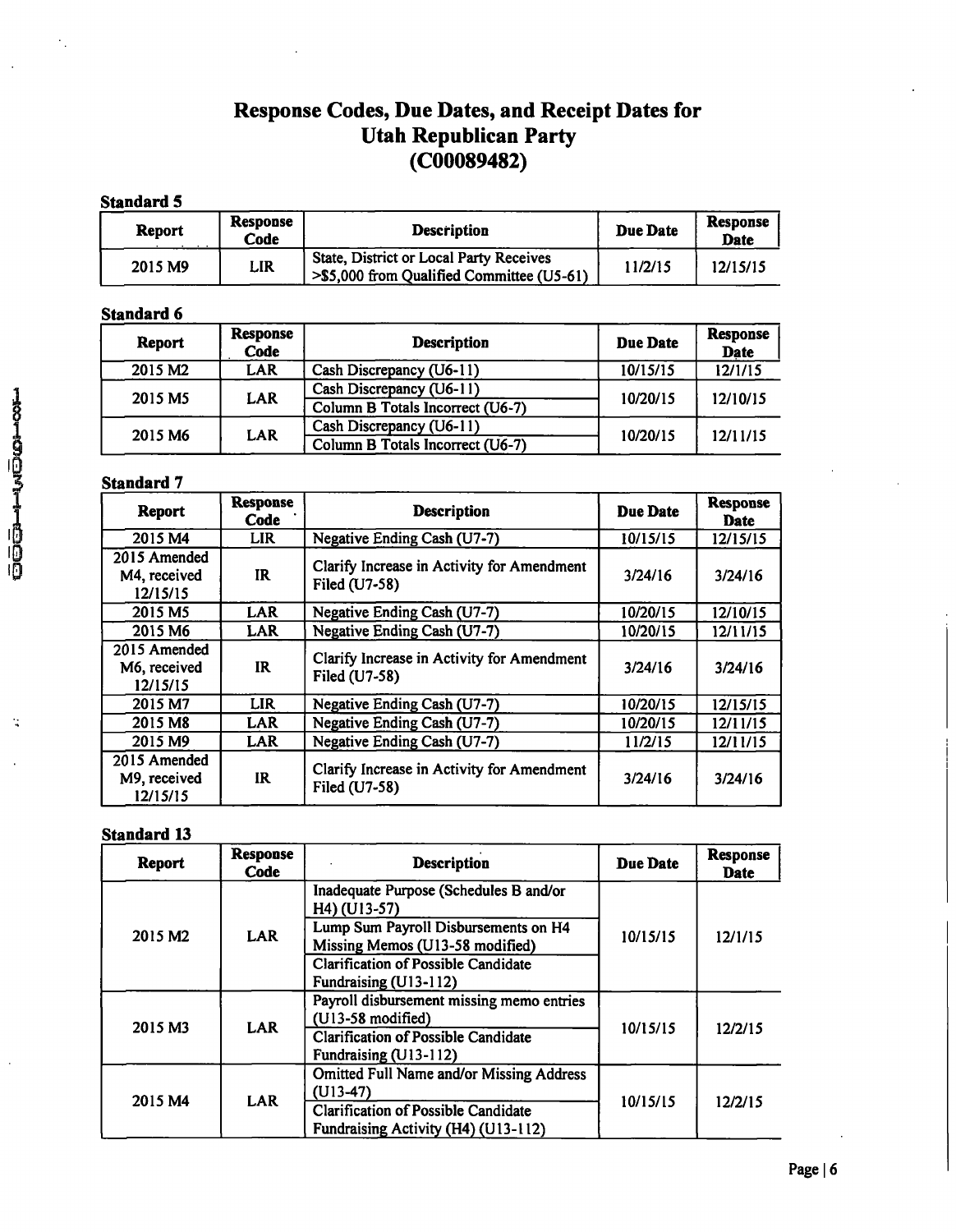| 2016 M6  | LIR       | Not Filed While H4 Discloses Fundraising<br>Disbursements (H2) (U13-14) | 8/15/16  | 8/19/16 |
|----------|-----------|-------------------------------------------------------------------------|----------|---------|
| 2016 12G | <b>NR</b> | Payments for Salary/Wages Allocated on<br>Schedule H4 (U13-75)          | 12/14/16 | N/A     |